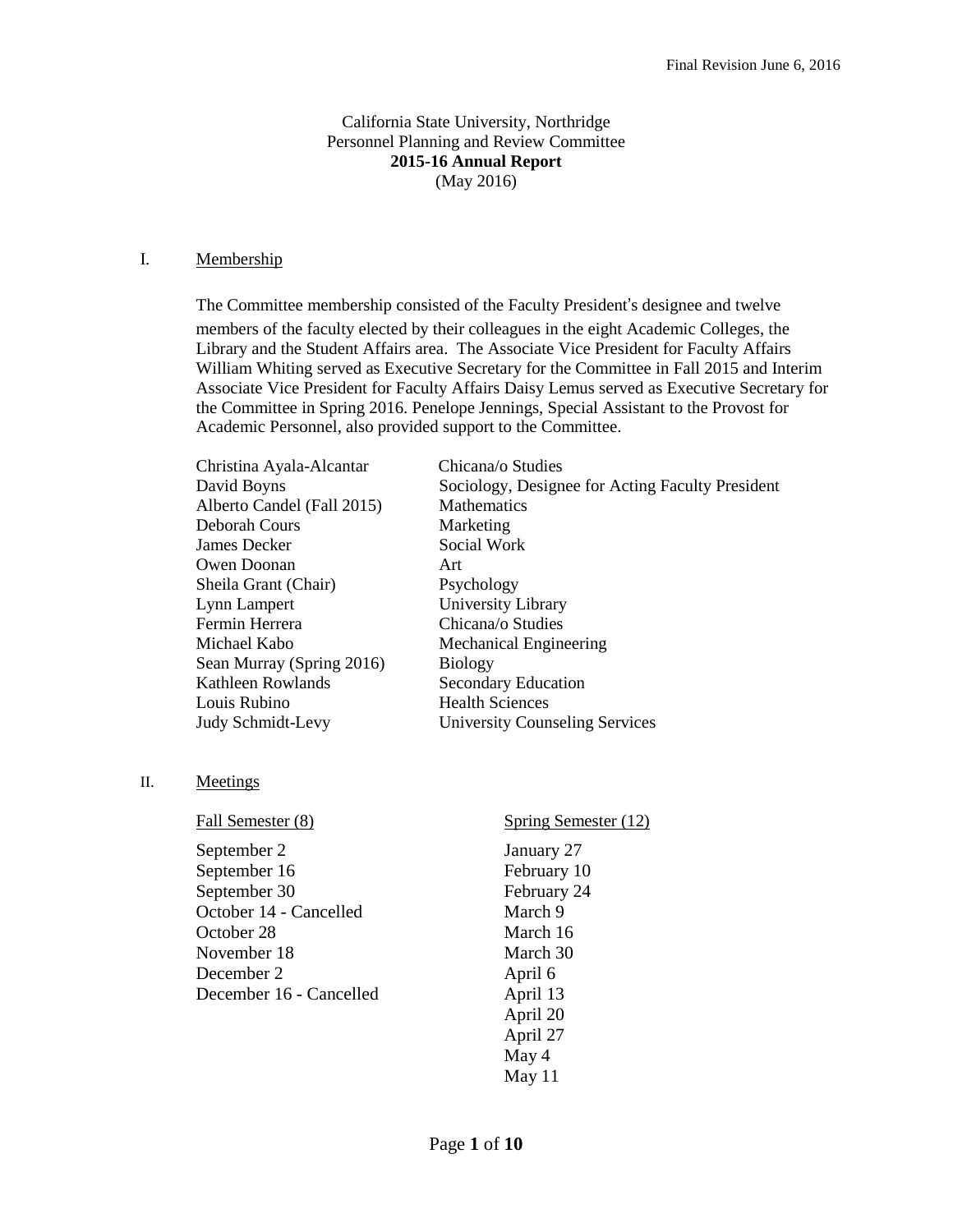### III. Committee Actions

A. Appeals of Negative Recommendations at the College Level for Retention, Tenure and/or Promotion

The Committee considered three appeals of negative decisions by college-level reviewers on retention, tenure and promotion and made recommendations to the Provost and Vice President for Academic Affairs.

### B. Approval of 2016-2017 Academic Year Calendar of Personnel Actions

A proposed calendar for 2016-2017 personnel actions was approved.

### C. Review of Proposed PP&R Meeting Dates 2016-2017

The committee reviewed and approved the proposed PP&R meeting dates for 2016-2017.

### D. Recommendation of Candidates for Emeritus Status

Twenty-eight (28) senior tenured faculty members who retired during the 2015-16 year or earlier were recommended for Emeritus status. Three of these recommendations for emeritus status were posthumous (Attachment A).

### E. Search and Screen Committees

The reports of nine (9) Search and Screen Committees that commenced during the 2015-2016 academic year were reviewed and approved:

- 1. Interim Associate Vice President for Faculty Affairs
- 2. Chief Diversity Officer
- 3. Dean of the College of Health and Human Development
- 4. Dean of the Mike Curb College of Arts, Media and Communication
- 5. Associate Dean of the Library
- 6. Associate Dean of the Michael D. Eisner College of Education
- 7. Associate Dean of the College of Humanities
- 8. Associate Dean of the David Nazarian College of Business and Economics
- 9 Associate Vice President for Student Access and Support Services (commenced during the 2014-2015 academic year)

## F. Approved Searches

There were eight (8) searches approved during 2015-2016 academic year:

- 1. Interim Associate Vice President for Faculty Affairs
- 2. Chief Diversity Officer
- 3. Dean of the College of Health and Human Development
- 4. Dean of the Mike Curb College of Arts, Media and Communication
- 5. Associate Dean of the Library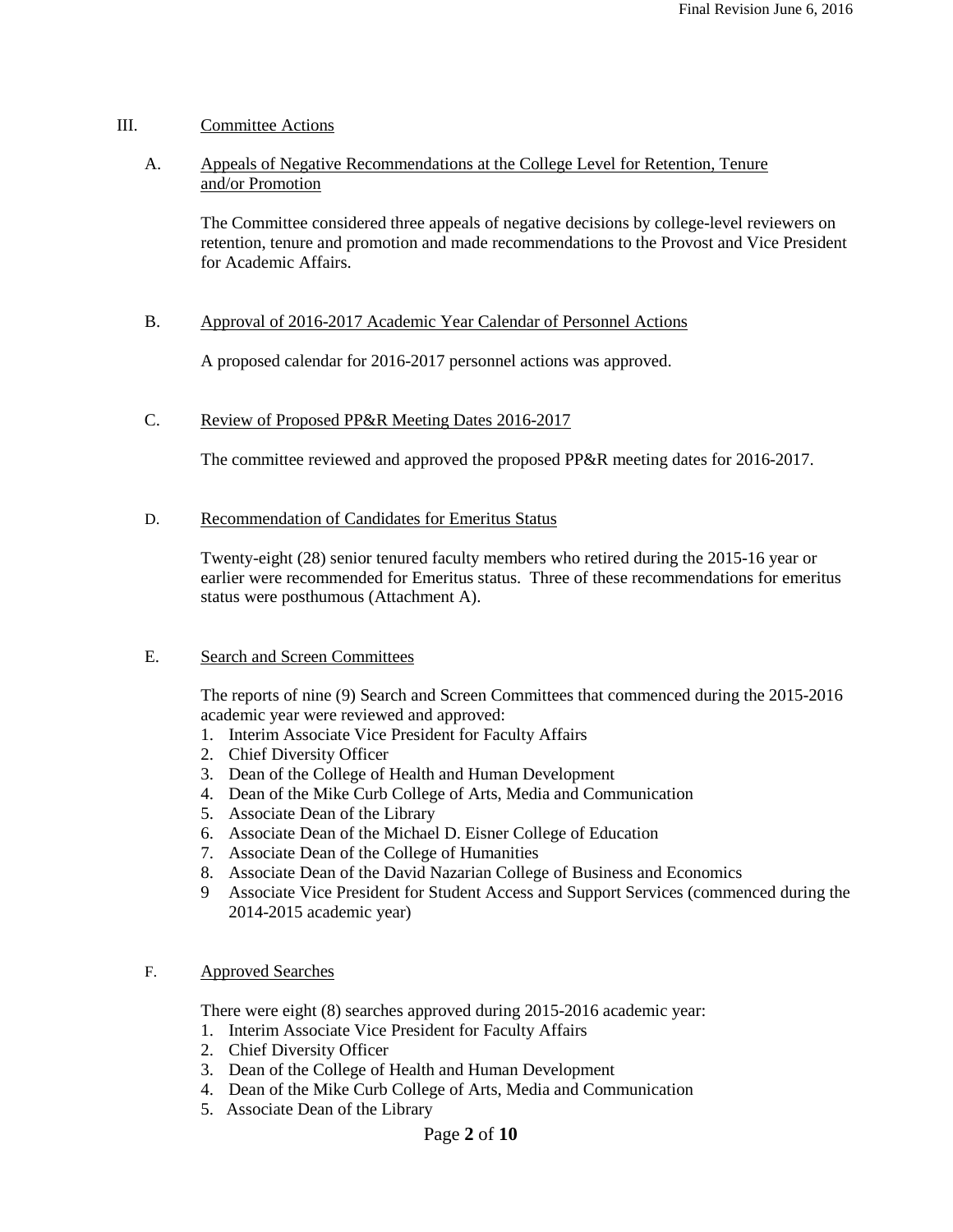- 6. Associate Dean of the Michael D. Eisner College of Education
- 7. Associate Dean of the College of Humanities
- 8. Associate Dean of the David Nazarian College of Business and Economics

### G. The following Sections of the Administrative Manual were forwarded to and approved by the Faculty Senate.

## **621.4 Appointment of Full-time Lecturers or Equivalent Library or Student Affairs Positions.**

- 1.Appointment Procedures.
	- a. Initial appointment of full-time Lecturers shall follow the normal recruitment and selection procedures.
	- b. Recommendation for Appointment to Tenure Track.

The recommendation that a full-time Lecturer with one or more years of service be appointed to a tenure track position shall follow the recruitment and selection procedures. The University's commitment to encourage equity and diversity shall be kept in mind.

c. Service Credit

Requests for service as Lecturer to count toward service required for tenure shall be considered only at the time of appointment to tenure track (see Section 641.2.7.).

d. Probation.

Lectureship shall not be used in lieu of probation.

### **650.3 Emeritus Status.**

1. Criteria.

Senior tenured members of the faculty who have served a minimum of 10 years as full-time tenure track faculty at CSUN and who have retired from active service in the University, and lecturer faculty members who have served the equivalent of a minimum of I0 years of full-time service at CSUN and who have retired from active service in the University, may be granted Emeritus status by the President of the University. Those faculty members participating in the Faculty Early Retirement Program may be granted Emeritus status after completing their final semester of teaching service.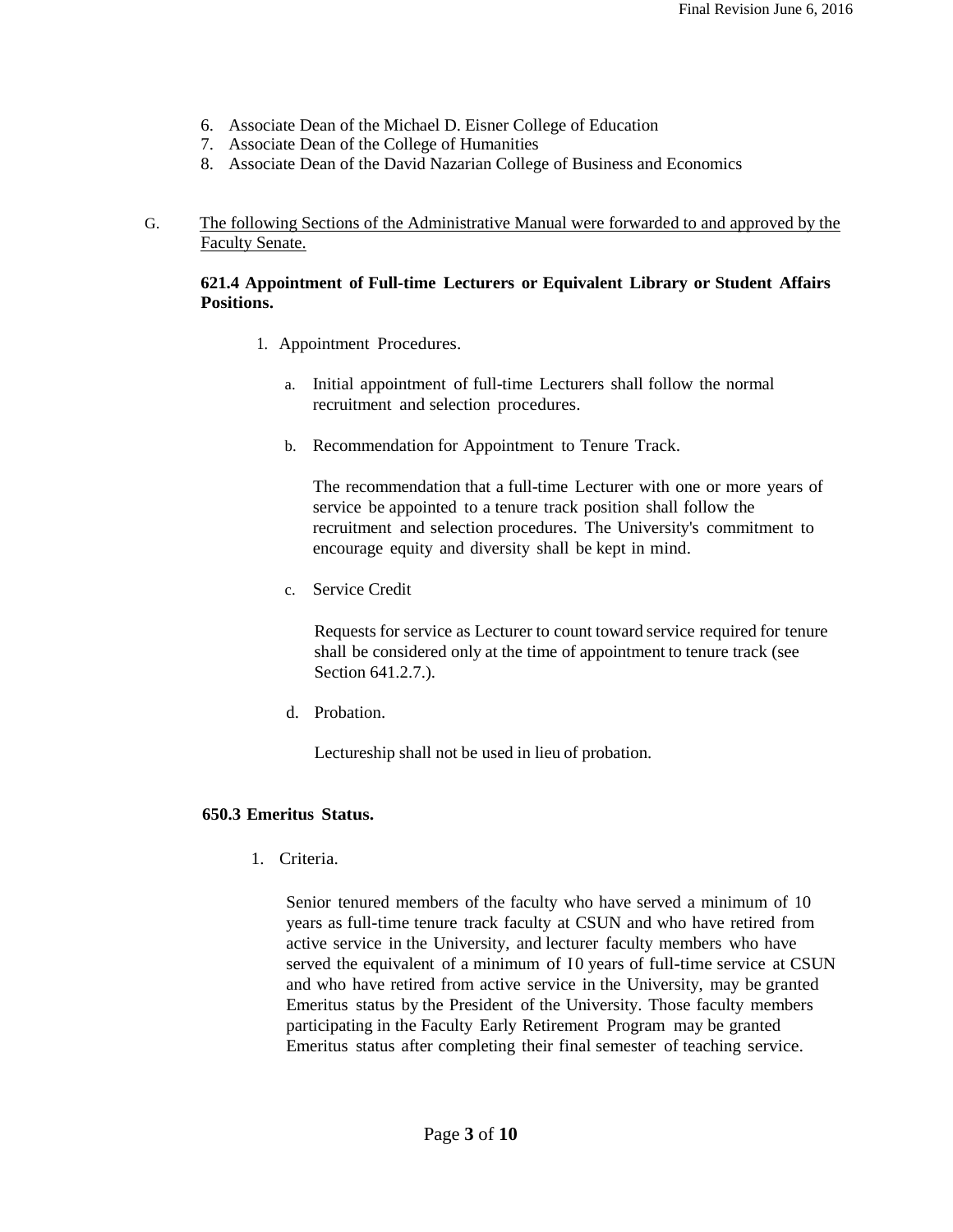#### **650.3 Emeritus Status.**

1. Criteria.

Senior tenured members of the faculty who have served a minimum of 10 years as full- time tenure track faculty at CSUN and who have retired from active service in the University, and lecturer faculty members who have served the equivalent of a minimum of 10 years of full-time service at CSUN and who have retired from active service in the University, may be granted Emeritus status by the President of the University. Those faculty members participating in the Faculty Early Retirement Program may be granted Emeritus status after completing their final semester of service. The granting of Emeritus status recognizes faculty members who have met their professional responsibilities as members of an academic profession, as teachers, counselors, or librarians, as colleagues, and as members of an academic institution and who have consistently performed high quality work in the areas of (1) teaching, librarianship, or counseling, (2) scholarly or creative activity, and/or (3) service.

- 2. Procedures
	- a. A faculty member may be nominated for Emeritus status by the eligible faculty member, the faculty member's Department Chair (or equivalent), or other senior-rank tenured faculty member in the University. The eligible faculty member or other nominator must submit an updated curriculum vitae and a short biography (200 words or less) of the nominee to the Department Personnel Committee and request review of the faculty member for Emeritus status, no later than the deadline set forth in the Academic Year Calendar of Personnel Procedures.
	- b. The Department Personnel Committee will review the nomination based on the criteria set forth in this section and forward the nomination and its recommendation to the College Dean (or equivalent administrator) no later than the deadline date set forth in the Academic Year Calendar of Personnel Procedures. However, the probationary and tenured members of the Department may choose to elect a Faculty Emeritus Committee to act in lieu of the Department Personnel Committee for purposes of evaluating the Emeritus nominations. The Dean will review the nomination and recommendation based on the criteria set forth in this section and forward it

with the Dean's recommendation to the Personnel Planning and Review

Committee on or before the deadline date set forth in the Academic Year Calendar of Personnel Procedures. The Personnel Planning and Review Committee will review the nomination and recommendations based on the

criteria set forth in this Section and forward them with the Committee's

recommendation to the President of the University on or before the deadline date set forth in the Academic Year Calendar of Personnel Procedures. Upon review and upon approval, Emeritus status is granted by the President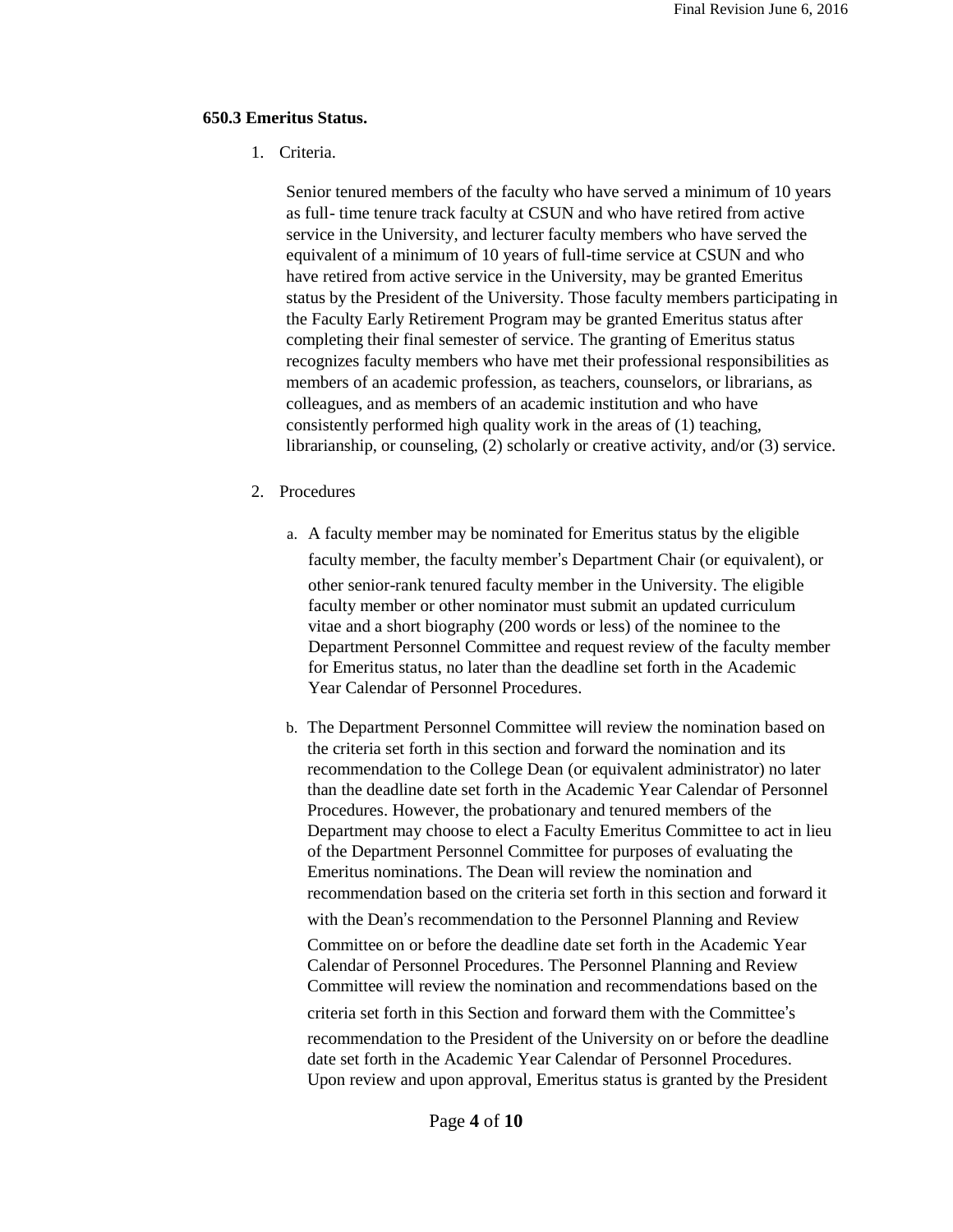of the University. The President will inform the faculty member of the final decision.

# **650.3 Emeritus Status.**

5. Rights and Privileges.

When University resources permit, faculty members gaining Emeritus status at California State University, Northridge, will continue to enjoy the rights and perquisites of members of the faculty that are allowed by University and State regulations. Basic rights and privileges accorded to Emeritus Faculty will include, but not necessarily be limited, to the following:

a. An Emeritus Faculty identification card issued by the President of the University.

b. A library card allowing full use of the University Library, including interlibrary loans, and any special faculty facilities in the Library, including study carrels.

c. A lifetime courtesy campus parking permit.

d. Complimentary or discounted admission to University-sponsored cultural events and ticketed regular season home athletic events, subject to availability.

e. Notification about major public ceremonies of the University, such as commencement, dedications, open houses, convocations, and the like, and the right to participate, subject to availability.

f. Complimentary subscriptions to selected publications of the University.

g. Courtesy membership or access to University recreational facilities.

h. Listing in the campus telephone directory and the University Catalog.

Individuals who wish to opt out of being listed should contact the Office of Faculty Affairs for information on the opt-out process.

i. The right to administer grants, contracts, or other research projects funded by resources outside the CSU System.

j. Office and/or laboratory space allocated by Colleges or individual Departments after all space needs of their active faculty members have been met.

k. Access to University electronic mail and University computing facilities and information technology resources.

l. Upon request, and after the needs of the Department's active faculty have been met, a Department faculty mailbox. The mailbox will be used in accordance with the rules and procedures established by individual departments.

m. Other rights and privileges as determined by the President of the University, Associated Students, and/or other individuals and agencies.

# **650.4 Rights and Privileges Extended to Surviving Life Partners.**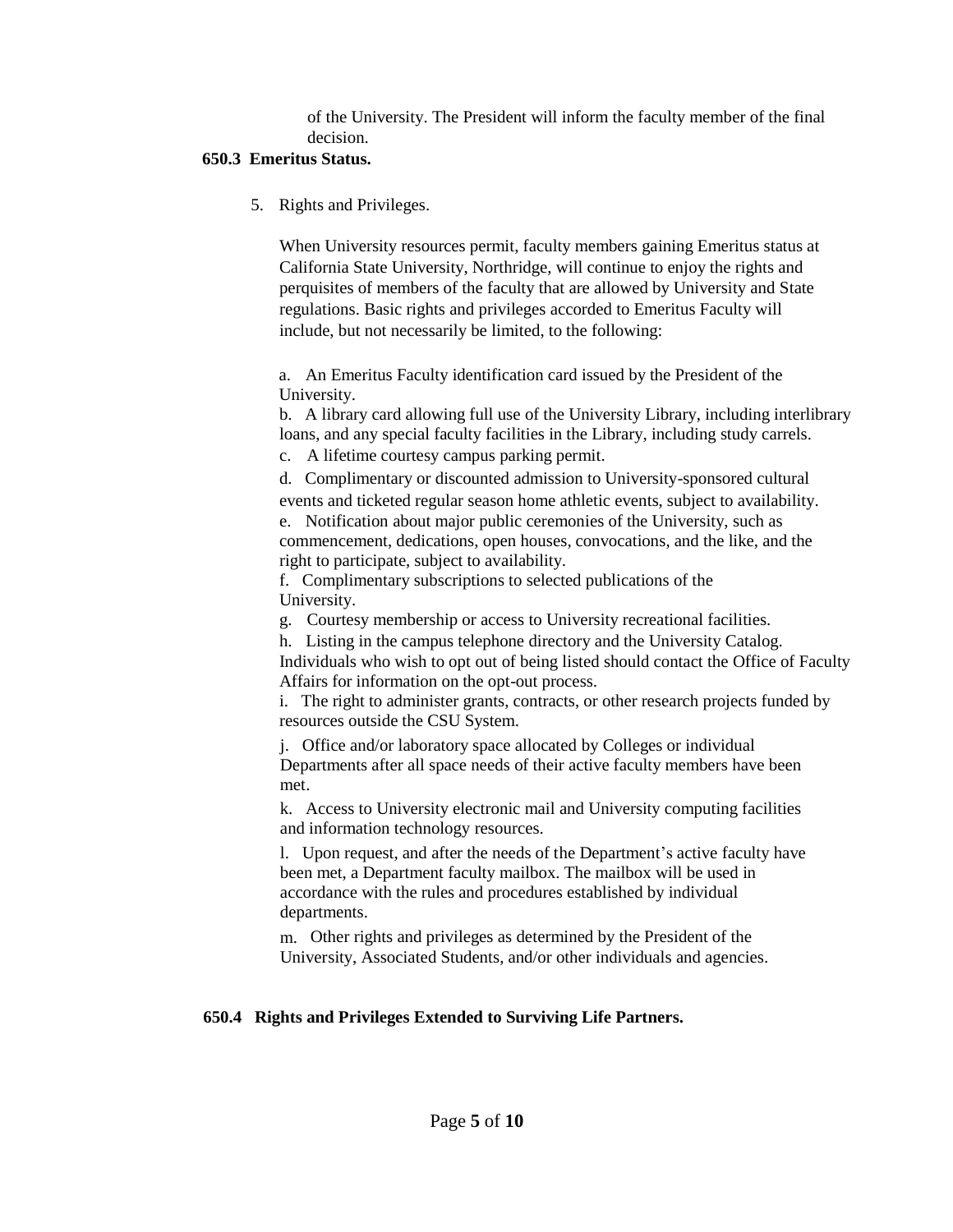The University extends to surviving life partners of Emeritus Faculty those rights and privileges listed in Sections 650.3.5.a through 650.3.5.g. and in Section 650.3.5.m. of the Administrative Manual.

## H. The following Section of the Administrative Manual for Temporary Academic Personnel was considered editorial and approved by PP&R

# **707 Oral or Written Comments About Lecturers**

707.1 In the course of consultation, the Department Chair or Dean may hear or receive written or oral statements which are not incorporated in the Personnel Action File. In such instances, it is the responsibility of the Department Chair or Dean to determine the significance of the written or oral statements.

## I. Review of College and Department Personnel Procedures

Seventeen (17) sets of department or college personnel procedures were submitted to PP&R for review. Fourteen new or revised sets of department procedures, and two new or revised sets of college personnel procedures were approved, pending revisions and receipt of clean electronic copies. One set of college personnel procedures and one department tenure-track faculty personnel procedures that were submitted early were referred back to college and department for clarifications. One department did not submit personnel procedures that were up for review, therefore reverted to Section 600. (Attachment B).

# J. Audit of Department and College Post-Tenure Review Procedures

The audit discovered six departments had post-tenure review procedures up for review. A letter of notification was sent and all six departments submitted post-tenure review procedures by the due date of April 1, 2016.

# K. Review of Department Post Tenure Review Procedures

Fifteen (15) post tenure review personnel procedures were reviewed and approved, pending revisions and receipt of clean electronic copies (Attachment B).

# L. Other Items

- 1. The Criteria and Procedures for the "Assigned Time for Faculty with Exceptional Levels of Service to Students Awards" and the Application form were revised and submitted multiple times to the Faculty Senate Executive Committee (SEC). The revisions were approved by SEC on March 17, 2016. There were four (4) awards approved during Fall 2015 and twenty-one (21) awards approved for Spring 2016.
- 2. Chair of PP&R, AVP of Faculty Affairs, and PP&R representatives attended meetings with the Department Chairs, Department Personnel Committee Chairs, College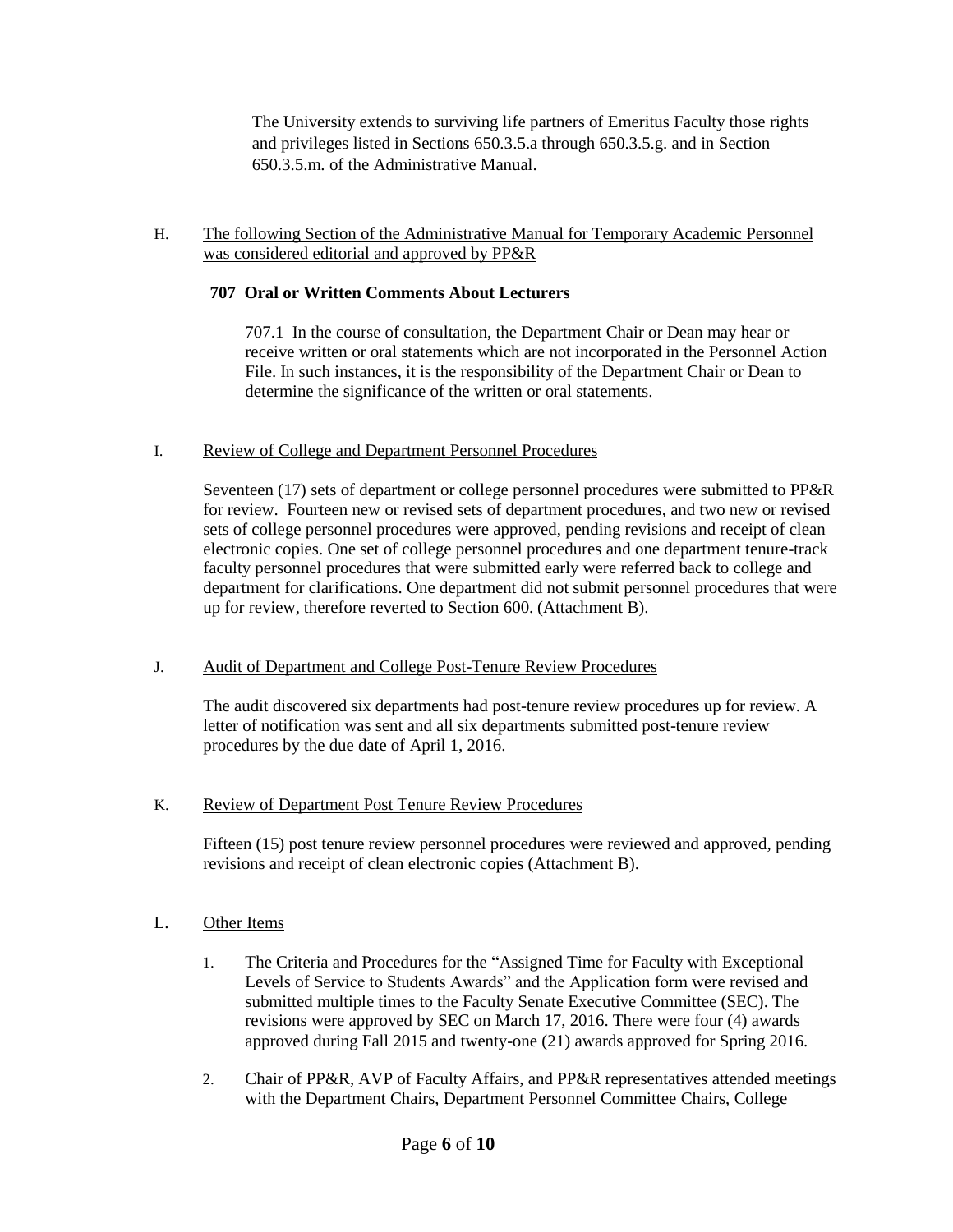Personnel Committee Chairs, Deans and the Provost to discuss RTP criteria and process, PIFs, and criteria for early tenure and promotion.

3. The "Guidelines for Developing/Revising Department and College Personnel

Procedures" document was reviewed and posted on the PP&R website. Copies of the guidelines were distributed to the departments that were renewing their procedures during the 2015-2016 academic year.

- 4. The Committee reviewed the memo, "Suggested Resources and Processes Pertaining to Publication Review in RTP". The memo will be sent out to the campus as soon as possible to department chairs, department personnel committees, college personnel committees and deans.
- 5. One PP&R member was elected to serve on the Search and Screen Committee for the Dean of the Mike Curb College of Arts, Media, and Communication.
- 6. One PP&R member was elected to serve on the Search and Screen Committee for the Dean of the College of Health and Human Development.
- 7. Two PP&R members were elected to serve on the Search and Screen Committee for the Associate Vice President for Faculty Affairs.
- 8. Two PP&R members were elected to serve on the Search and Screen Committee for the Director of the University Counseling Services.
- 9. Two PP&R members were elected to serve on the Search and Screen Committee for the Chief Diversity Officer.
- 10. One PP&R member was elected to serve on the Online Student Evaluations of Faculty (SEF) task force that is examining the possibility of implementing widespread use of online student evaluations of faculty (i.e., teaching evaluations)
- 11. The Chair served on the 5-Year Review Committee for Vice President Hilary Baker.
- 12. The Chair served on the 5-Year Review Committee for Vice President William Watkins.
- 13. The Committee invited new members for "new member orientation" on May 11, 2016.

### M. Matters Pending for the 2016-2017 Academic Year

- 1. Continue to explore the feasibility of utilizing e-PIFs in the RTP process.
- 2. Review and Clarify10-day period in RTP process per Section 612.5.2.c.(2).(a).(iii) and 706.3.1.c
- 3. Clarify Section 622.6.2.a(1) Appointment and Evaluation of Department Chair, e.g., a. Dean calls the meeting of the Department Faculty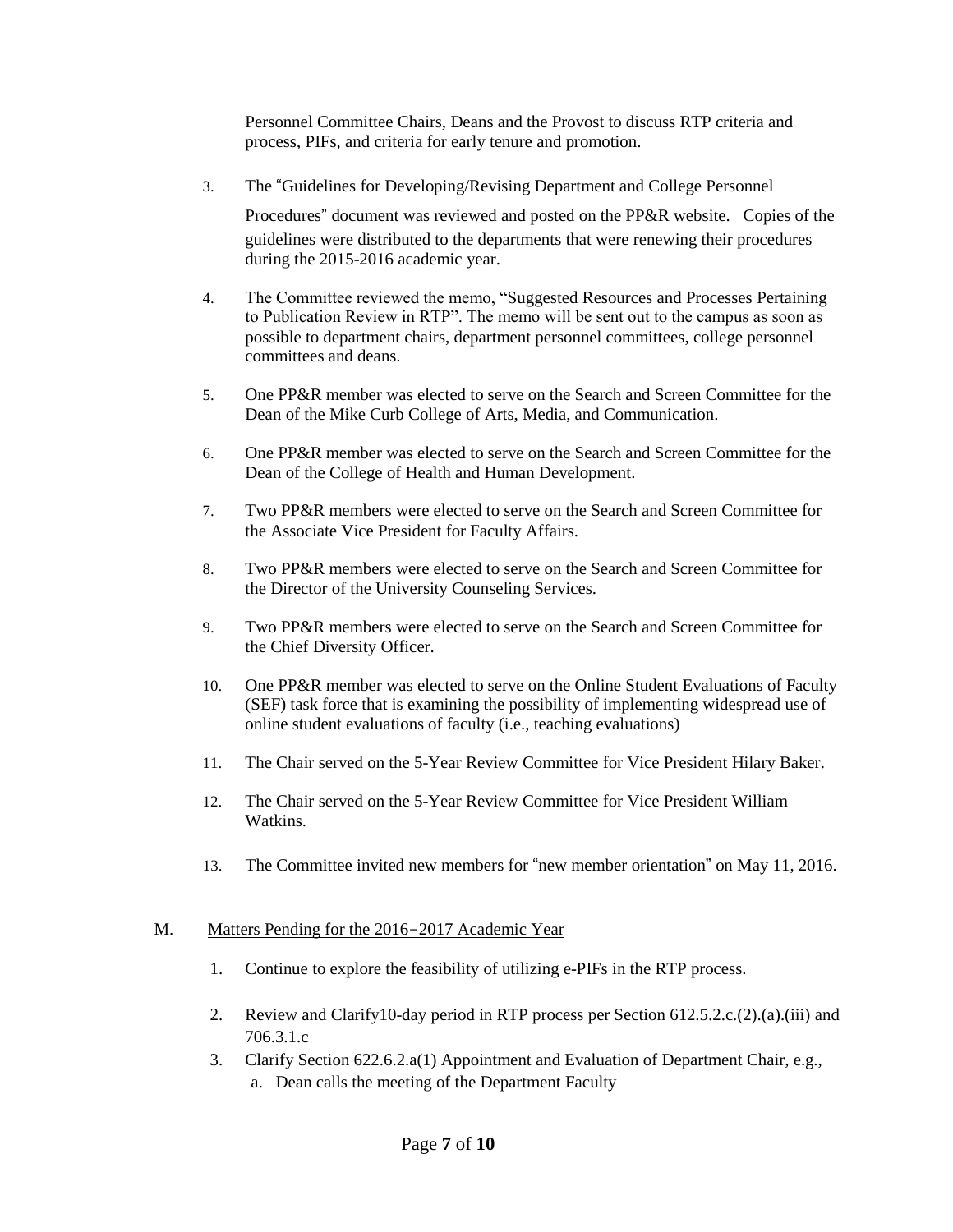- b. Search Committee *nominates* or Search Committee *receives* nominations from tenured and tenure-track department faculty
- 4. Review Section 600 to ensure all content is in line with the Collective Bargaining Agreement, e.g.,
	- a. Digital [student] teaching evaluations in the CBA and "written" ones described in Section 600
	- b. Clarify when the clock begins for responses to RTP letters (CBA says when candidate picks them up and 600 states after placed in the mailbox)
- 5. Discuss and consider whether the search process for interim MPP positions (e.g., Directors, AVPs, Deans) should be under the purview of Section 600 (although allowing for a faster track)
- 6. Clarify 632.4.1 and 641.2.3 related to Service Credit and Publications
- 7. Consider adding explanation of service credit to the search and screen manual for faculty aimed at search Committees routinely providing candidates with sufficient information on serve credit prior to employment negotiations commence.
- 8. Review Section 622.3.1 related to Appointment and Evaluation of Designated Academic-Administrative and Administrative Employees
- 9. Review and revise of Search and Screen Manuals, e.g.,
	- a. Include use of Skype Interviews
	- b. Include Background Checks
- 10. Explore the University's use of Memorandum of Understanding (MOU) and, if appropriate, develop an advisory memo to be disseminated annually to department chairs, college deans, and probationary faculty and faculty under review.
- 11. Review Section 604 on Professional Responsibility for better clarity in RTP decisions.
- 12. Explore how the rule for allocating PP&R members per college was determined. Clarify why full time equivalent faculty (FTEF), which includes lecturers, is used in the calculation when PP&R primarily focuses on Section 600 matters.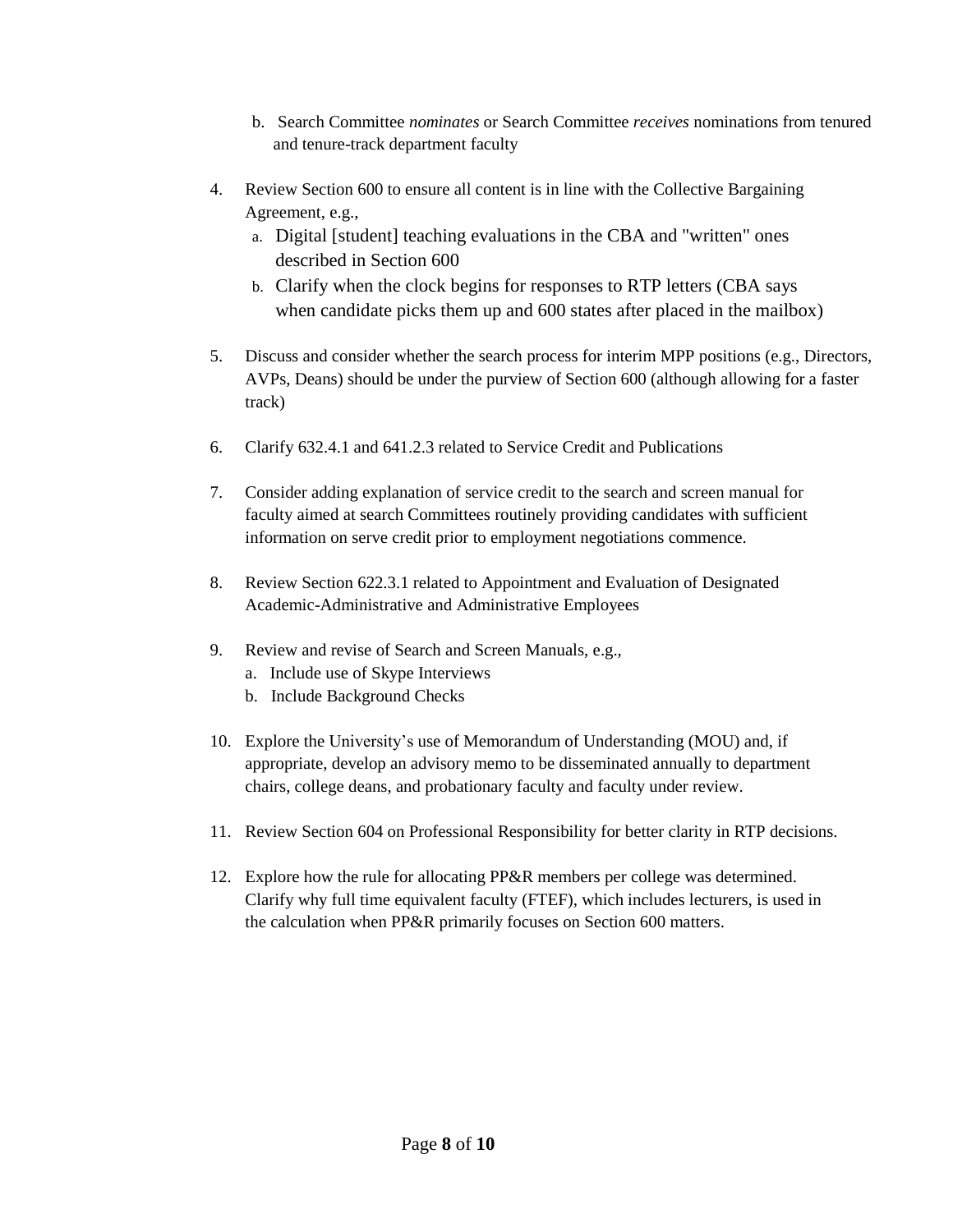## Attachment A

## **EMERITI LIST 2015-16 Academic Year**

| <b>Name</b><br>Alanen, Jack D.                 | <b>Rank</b><br>Professor   | <b>Years</b><br>1980-1985, 2000-2016 | <b>Department</b><br><b>Computer Science</b> |
|------------------------------------------------|----------------------------|--------------------------------------|----------------------------------------------|
| Barker, Robert                                 | Professor                  | $1983 - 2016$                        | Accounting & IS                              |
| Blanco, Julio                                  | Professor                  | 1987 - 2006                          | Physics & Astronomy                          |
| Bleich, Donald*<br>(Posthumous)                | Professor                  | 1986 - 2012                          | Fin. Financial Plan. & In.                   |
| Bourgeois, Pam                                 | Professor                  | $1991 - 2016$                        | English                                      |
| Connett, Brian                                 | Professor                  | $1991 - 2016$                        | Marketing                                    |
| Denissen, Amy M.*<br>(Posthumous)              | Assoc. Professor           | 2006-2016                            | Sociology                                    |
| Desrochers, Cynthia                            | Professor                  | $1985 - 2016$                        | <b>Elementary Education</b>                  |
| Ericson, Bonnie                                | Professor                  | $1987 - 2016$                        | <b>Secondary Education</b>                   |
| Finney, Craig                                  | Professor                  | $1979 - 2016$                        | <b>Recreation Tourism Mgmt.</b>              |
| Frehlich, Shane (eff. 2015-16)<br>(Posthumous) | Professor                  | $2001 - 2015$                        | Kinesiology                                  |
| Gifford, Adam                                  | Professor                  | $1975 - 2016$                        | Economics                                    |
| Hanson, Charles                                | Professor                  | $1988 - 2016$                        | Ed. Psychology & Couns.                      |
| Highfield, Martha E.                           | Professor                  | $1996 - 2016$                        | <b>Nursing</b>                               |
| Jones Nicol, Doris                             | Professor                  | $1985 - 2015$                        | Ed. Psychology & Couns.                      |
| Lien, Magnhild                                 | Professor                  | $1987 - 2016$                        | Mathematics                                  |
| Matos, Jennifer A.                             | Professor                  | $1994 - 2015$                        | <b>Biology</b>                               |
| Munsch, Joyce                                  | Professor                  | $2002 - 2015$                        | Child & Adolescent Dev.                      |
| Oppenheimer, Steven B.                         | Professor                  | $1971 - 2016$                        | <b>Biology</b>                               |
| Peck, Sabrina                                  | Professor                  | $1990 - 2016$                        | Linguistics/TESL                             |
| Portnoy, Kenneth S.                            | Professor                  | $1980 - 2016$                        | <b>CTVA</b>                                  |
| Romack, Jennifer L.*<br>(Posthumous)           | Professor                  | 1995-2016                            | Kinesiology                                  |
| Rubalcava, Luis                                | Professor                  | $1980 - 2016$                        | Ed. Psychology & Coun.                       |
| Seliger, Jerome                                | Professor                  | $1978 - 2016$                        | <b>Health Sciences</b>                       |
| Shapiro, Bruce                                 | <b>SSP AR III</b>          | 1990-2014                            | Univ. Counseling Services                    |
| Sloan, Jon                                     | <b>Associate Professor</b> | $1983 - 2016$                        | <b>Geological Sciences</b>                   |
| Uba, George                                    | Professor                  | $1987 - 2016$                        | English                                      |
| Weiss, Earl                                    | Professor                  | $1984 - 2016$                        | Accounting & IS                              |